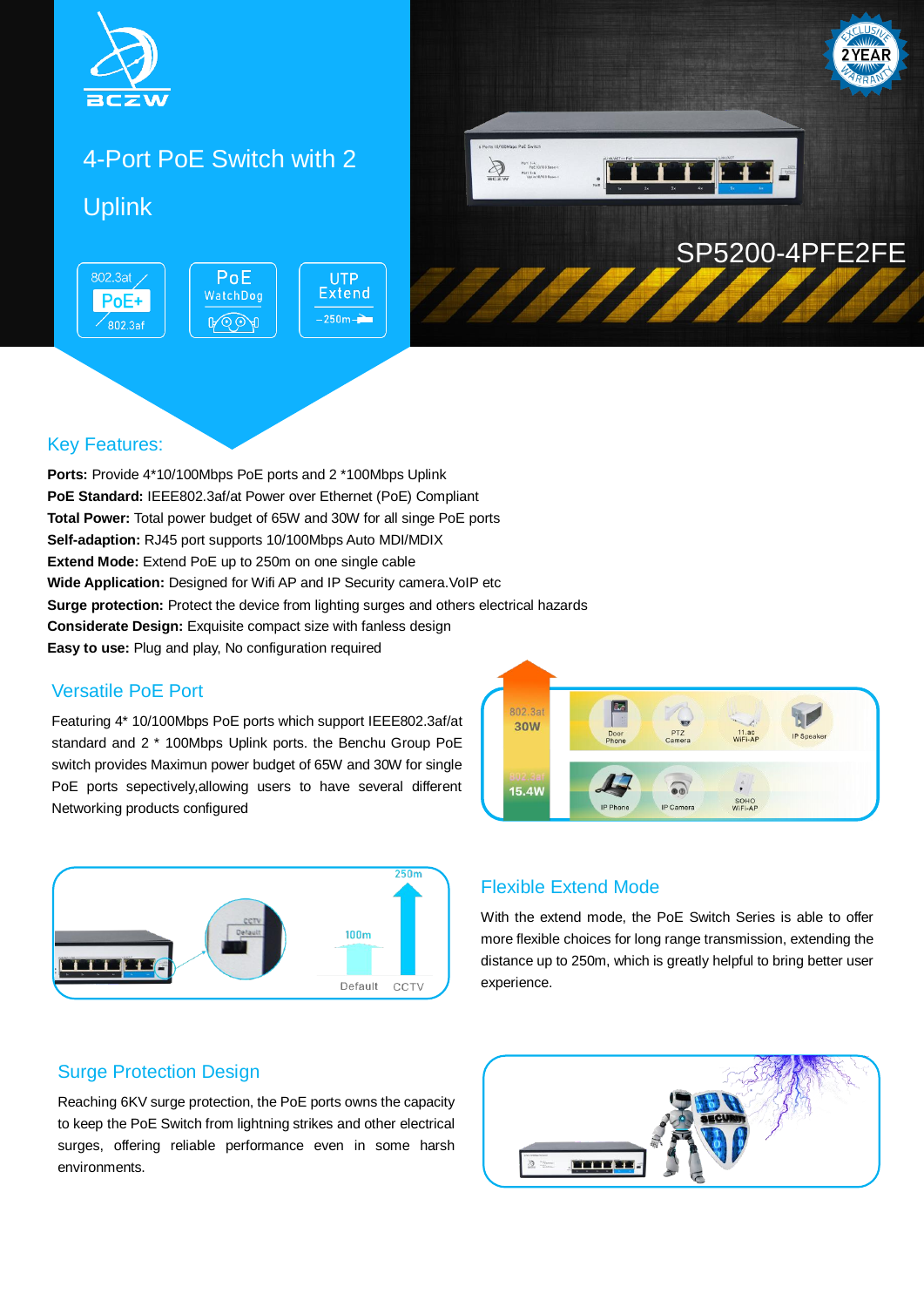4-Port PoE Switch wich 2 Uplink

# Technical Datasheet

| <b>Model</b>                             | <b>SP5200-4PFE2FE</b>                                         |          |
|------------------------------------------|---------------------------------------------------------------|----------|
| <b>Hardware Specifications</b>           |                                                               |          |
| <b>Network Connector</b>                 | 6 10/100BASE-T RJ45 auto MDI/MDIX ports                       |          |
| PoE Port                                 | 4 10/100Mbps POE PSE port                                     |          |
|                                          | Power Indicator: PWR(green).                                  |          |
| <b>LED</b> indicators                    | Network Indicator: Link(yellow)                               |          |
|                                          | PoE Working Indicator: PoE(green)                             |          |
| <b>Switch Architecture</b>               | Store and Forward                                             |          |
| Transmission model                       | IEEE802.3X full-duplex and Backpressure half-duplex           |          |
| <b>Switch Performance</b>                | Backplane bandwidth                                           | 1.6Gbps  |
|                                          | Packet forwarding rate                                        | 1.25Mpps |
|                                          | MAC address                                                   | 2k       |
| Power requirement                        | AC100-240V 50/60Hz<br>DC52V/1.25A                             |          |
| <b>ESD Protection</b>                    | 6KV ESD                                                       |          |
| Dimension(WxDxH)                         | 202mm x 104mm x 44.5mm(7.95in x 4.09in x 1.75in)              |          |
| Weight                                   | $0.72$ Kg                                                     |          |
|                                          |                                                               |          |
| Power over Ethernet (PoE) Specifications |                                                               |          |
|                                          | IEEE802.3i 10 BASE-T                                          |          |
|                                          | IEEE802.3u 100 BASE-TX                                        |          |
|                                          | IEEE802.3x Flow Control                                       |          |
| Network standard                         | IEEE802.3af Power over Ethernet                               |          |
|                                          | IEEE802.3at Power over Ethernet                               |          |
|                                          | IEEE802.3az EEE                                               |          |
|                                          | IEEE 802.3af Power over Ethernet/PSE                          |          |
| PoE Standard                             | IEEE 802.3at Power over Ethernet Plus/PSE                     |          |
| PoE Supply Type                          | $1/2(+)$ , $3/6(-)$ End-span                                  |          |
|                                          | Per Port 52V DC, 300mA. max. 15.4 watts (IEEE 802.3af)        |          |
| PoE Power Output                         | Per Port 52V DC, 600mA. max. 30 watts (IEEE 802.3at)          |          |
| PoE Power budget                         | 65W                                                           |          |
| Environment                              |                                                               |          |
|                                          | Operating temperature: -20°C~55°C, operating humidity: 5%~95% |          |
| Environment specification                | Storage temperature: -40°C~75°C, storage humidity: 5%~95%     |          |